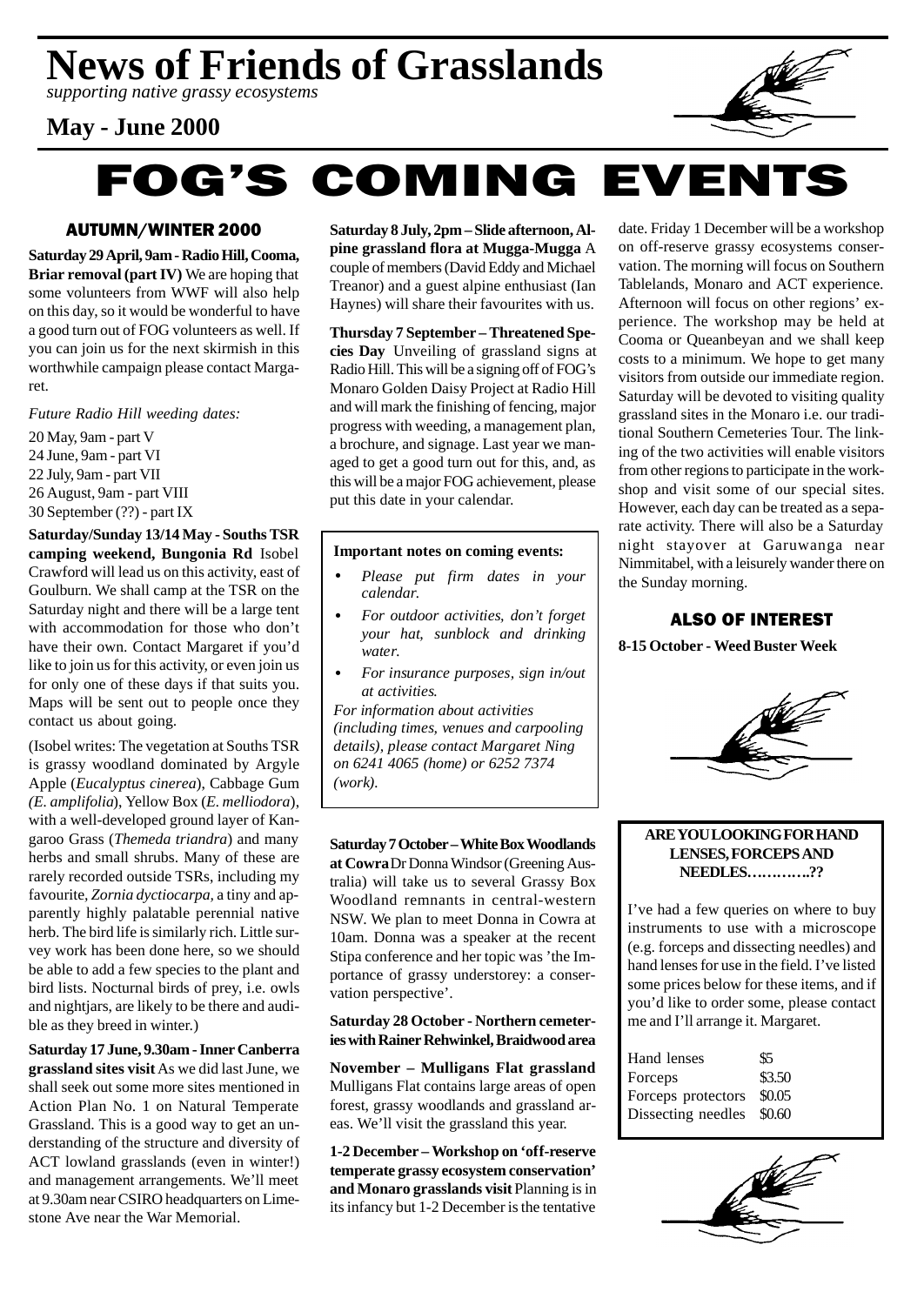#### IN THIS ISSUE

- *News roundup –FOG and other grassland news*
- *Salt destroying our food bowl Sam Leone*
- *Successful Stipa conference Alan Ford*
- *Woodland birds seminar Alan Ford*
- *Web site development Geoff Robertson*
- *Islands in the Plains* Alan Ford
- *Mount Painter Vegetation Plan Margaret Ning*
- *Newsletters received Naarilla Hirsch*
- *FOG needs your help*
- *Airport and rare lizard Art Langston*

#### NEWS ROUNDUP

#### Monaro Golden Daisy Habitat

This is the title of FOG's Threatened Species Network Project (funded under the Community Grants Program under the Natural Heritage Trust). Initially we were over optimistic and thought that work on these projects would be well advanced by April this year. Unfortunately this has not occurred and we have had to seek an extension. In the case of Radio Hill, Cooma Council has been working with FOG in eradicating St John's Wort and Vipers Bugloss. As reported earlier, FOG has now had three days removing Hawthorn and other woody weeds. We are hopeful that the fencing component will be completed in the next month or two and we are arranging a separate grant for this. We are still to prepare a management plan, brochure and signage. Currently we are aiming to have the Radio Hill component completed in time for this year's Threatened Species Day on 7 September. Threatened Species Day commemorates the date of the death of the last Tasmanian Tiger. This should be a big event so put it in your diary now.

Things at the Adaminaby Golf Course have gone much more slowly. There has been some local opposition to FOG's involvement at this site but the main hold-up has been the uncertainty over the status of the site. As mentioned in our September 1999 Newsletter (p2) the NSW Department of Land and Water Conservation (DLWC) prepared *a Draft Assessment of Crown Land at Adaminaby* on which FOG made a submission. The report produced by DLWC recommended the site be used for recreation and conservation purposes. A meeting was held on 14 April in Cooma attended by the mayor of Cooma, and Adaminaby resident (Peter Cochran), and members of Adaminaby Landcare, Adaminaby Golf Course Trust, DLWC, Threatened Species Network, the Monaro Grassland Project, and FOG to take stock and plan ahead. DLWC representative (Noel Perrin) said it had been decided to set up a reserve and advertise for applications for local residents (including persons from the region) to form a trust. After consideration, the Government would appoint the trustees. The Trust would then need to draw up a management plan to be agreed to by DLWC. This could take several months. The meeting agreed that it would not be possible to use any of the grant monies until that process was completed.

How does the Monaro Golden Daisy fit into all this? It is an endangered species found on Radio Hill. The project, as initially conceived, may also introduce some planting of the daisy at the Golf Course. The third component of the project was funding for research on the Monaro Golden Daisy. Apart from the daisy, both sites are high quality grassland sites, which eventually will underscore the importance of grassland conservation in the Monaro region.

#### St George and the Dragon

*Geoff Robertson*

Peter Clack (Canberra Times (CT) 6 March) headlined his article: *She may be Queen but the Lizard is King.* "The discovery of an endangered species of earless dragon has derailed plans for the Queen's jet to land at Canberra International Airport." So broke the news in the public arena that the airport was considering developing a turning circle at the end of a runway to allow larger planes to turn. FOG had wind of this sometime earlier and had learnt that an initial application by the airport had been turned down. However, there is likely to be a second attempt, which would require public comment. Unfortunately such a development could impact strongly on the Grassland Earless Dragon.

When I read this, all my childhood images of Saint George and the Dragon arose. I pictured the embodiment of St George (the Queen of England) in silver armour sitting astride her silver jumbo jet, lance in hand pointed at the throat of the (Grassland Earless) Dragon. Let's hope that there is enough fire in the people of Canberra to ensure that whatever happens at the airport the dragon's lair is left undisturbed. Unlike medieval Europe we do not want to see the dragon extinguished by knights of industry in silver armour.

Dragon Defender, Art Langston (and former FOG President) wearing his dragon mask, fired back in the CT on 11 March. Art's article and masked face appear on page 11 of this newsletter. Another picture of a Dragon appeared in a CT associated article on 14 March. Behind it a smiling Ian Fraser. Please pay attention to this issue.

#### Conder update

Our November 1999 newsletter (p2) mentioned that the Commissioner for the Environment had entered the Conder issue. Since then the Commissioner engaged Environment ACT to undertake a survey of Conder 4a and nearby areas. That survey has now been completed and FOG was asked to comment on the findings. The survey compared 25 sites across 15 areas of "grassy woodland margins" in the ACT. The survey provides another tool for comparing quality grassy ecosystems. Conder 4a measured up well against the other sites chosen. FOG put in comments on the survey methods and findings. It also used the opportunity to raise some other issues concerning the large number of "uncommon and declining grassland species" at Conder 4a and the presence of Key's Matchstick grasshopper. It is expected that the Commissioner will prepare his report and make recommendations to the Minister in May. It is difficult to predict what his recommendation will be and whether the Minister will accept it. In all likelihood the matter will then go to the Administrative Appeals Tribunal in June to hear Michael Bedingfield's original appeal against the proposed road development.

#### Radio Hill-Parts 2 and 3

Nine valiant members set out on Saturday 26 February to do battle with Radio Hill's woody weeds in the on-going saga of Radio Hill, Cooma. For this occasion, we had the assistance of a chain saw and Geoff and Ian achieved a lot with it. The group worked on the eastern slopes of Radio Hill and almost cleared it of all its Hawthorn.

On Saturday 4 April eight members of FOG attended the third Radio Hill working bee to continue the battle to eradicate (control?) the exotic 'woody weeds' that infest the hill and make life difficult for the native flora at the site. The group made extensive use of the 2 mechanical devices that ate their way through the Hawthorn that was the main target. The eastern side of the hill is now be-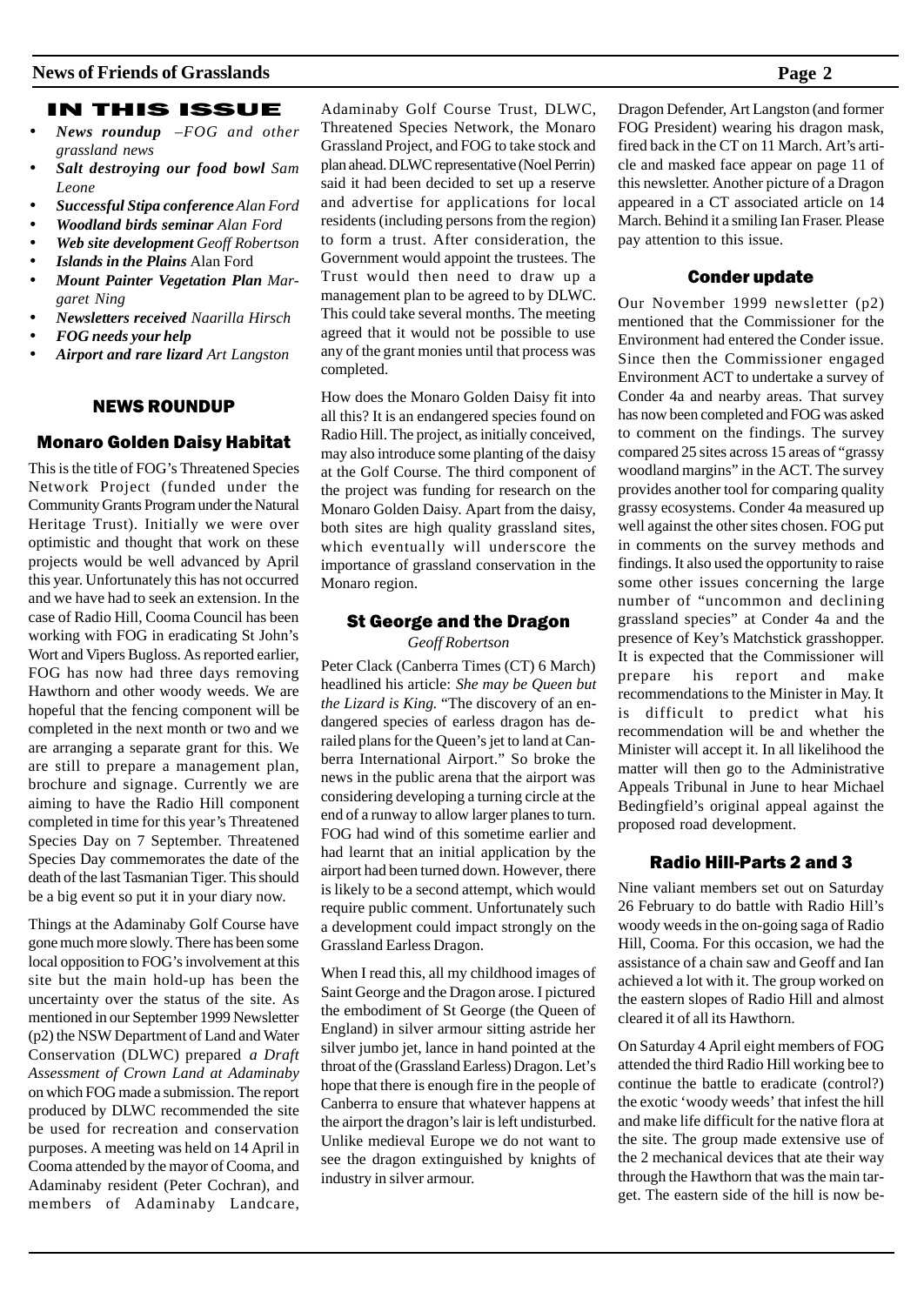ginning to look like a 'woody weed' wasteland that indicates a battle is in progress. One of the nicer things about the day was to consistently find the Australian Anchor plant (*Discaria pubescens)* amid the rubble of targets. It made it all worthwhile.

The Cooma Monaro Express (30 March) publicised this work and David Eddy's project on Monaro Grasslands.

#### ACT prison submission

FOG has written to Gary Humphries, Deputy Chief Minister and Attorney General, concerning planning for the ACT Prison. The minister had announced the appointment of Jim Leedman to Chair the Community Panel being established to oversight the development and operations of the ACT prison. The panel will consist of community and stakeholder groups. Our submission stressed that planning for the Prison should have direct access to environmental expertise and that there should be a separate committee, which advises on environmental aspects of planning for the facility. It outlined many of the complex environmental issues to be addressed which should not get swamped by social justice issues, prison conditions and rehabilitation opportunities, etc. for inmates. It is very likely that environmental issues would be swamped by these and other issues, hence the importance of a separate committee. The submission argued that an expert environmental committee should include representatives from the Parks and Conservation Service, local community conservation groups and local universities with good secretariat support provided by Government and an independent chair. To date we have not received a reply.

#### Bye Tim/Hello Helen

Tim Barlow has resigned from the position of Bushcare Grassy Ecosystems Networker. FOG wants to thank Tim for all the great work he did, and his support for FOG – he'll be missed. Tim is still very active in the field though, so expect to see him about. Helen Ryan, previously employed by the Victorian Department of National Resources and Environment (NRE) for 2 years as a TOPCROP extension officer, has replaced Tim. She has completed a BSc. with Honours in Botany at the University of Queensland, investigating Mitchell grassland restoration.



#### Woodland and Grassland Working Group (WGWG)

The WGWG was established by the Conservation Council to develop a strategy for the conservation of important areas, and a longterm plan. It focuses on the habitats in Action Plans 1 and 10, the grasslands and Yellow Box/ Red Gum grassy woodlands. On Saturday 8 April the Group visited East O'Malley, a site which is currently a Canberra Ornithologists Group woodlands survey site and a potential buffer zone for the Mt Mugga element of Canberra Nature Park. The Group saw over 25 bird species and approximately 50 native plant species during the visit. This is an important site which is being considered for preservation. The party came to the conclusion that it needed serious consideration on the basis of what was observed during the afternoon.

#### Woodland seminar

Our woodland birds are disappearing was the theme of this seminar held at Forbes on the afternoon of 11 April and repeated at Gunnedah the following day. Alan Ford and Margaret Ning were able to attend the workshop, which they reported as excellent. They also saw a few interesting remnants on the way there and also briefly visited the nearby birding spot of Gum Swamp.

The keynote speaker (known to many of you) was Denis Saunders, CSIRO Wildlife and Ecology, a leading ecological researcher. He has spent his working life researching the causes and consequences of wildlife loss and decline in the agricultural systems of the Australian woodlands and is a passionate advocate of the need for improved land management that is sustainable both for agriculture and for wildlife. The decline of certain bird species in central and western New South Wales is now recognised as a major environmental problem.

Other people to speak at the seminar at Forbes included Judie Peet, Sue Briggs, Barry Traill and Sue Wakefield. Judie is a well-known local naturalist and bird enthusiast and the Project Co-ordinator of the Woodland Birds Project. She introduced the project. Sue (Research Unit, National Parks and Wildlife Service) spoke of her recent research into the size of remnants required to retain woodland birds. Barry is a woodland ecologist from Birds Australia who discussed current information on which woodland birds are declining, and where those declines are occurring in New South Wales. Sue, a Greening Australia extension worker, one of the authors of the 'Save The Bush' kit and a landowner, outlined her

thoughts on what works and what doesn't in managing and rehabilitating remnants of woodland.

The papers presented by Denis Saunders, Barry Traill and Sue Briggs will be reproduced in full in the next couple of FOG newsletters. See Alan Ford's report on the seminar on page 8.

#### Is a fence enough? A workshop on managing your grassy woodlands.

Unfortunately we were not able to get to this workshop held in Orange and Cummock on 23 and 24 March.

#### Grassy Ecosystems Grants

The Grassy Ecosystems Grants Partnership is an initiative of the World Wide Fund for Nature, Australia and the Natural Heritage Trust Bushcare Program, funded by Environment Australia. It focuses solely on the conservation and management of grassy ecosystems in SE Australia.

This grant scheme aims to distribute targeted funding to:

- increase the area of grassy ecosystems on private land protected by covenants or long term management agreements,
- increase the number of cooperative land management agreements with public authorities,
- improve the understanding and application of best practice management across a range of sites and tenures,
- increase community involvement in the management of grassy ecosystems across their range, and
- generate knowledge of the distribution and conservation status of grassy ecosystem remnants, particularly those on private land.

In this round up to \$300,000 will be distributed to a range of projects. Applications closed in December 1999, and of the 62 applications received, five were submitted from this area (ACT, Queanbeyan, Bombala, Middlingbank Peninsula near Cooma and Bega). The National Assessment Panel, comprising one government and one non-government representative from each State, met in March to assess applications. ACT representatives on this panel were Sarah Sharp (ACT Government) and Geoff Robertson (non-government). Announcement of the successful applicants is expected shortly. The next call for applications is likely to be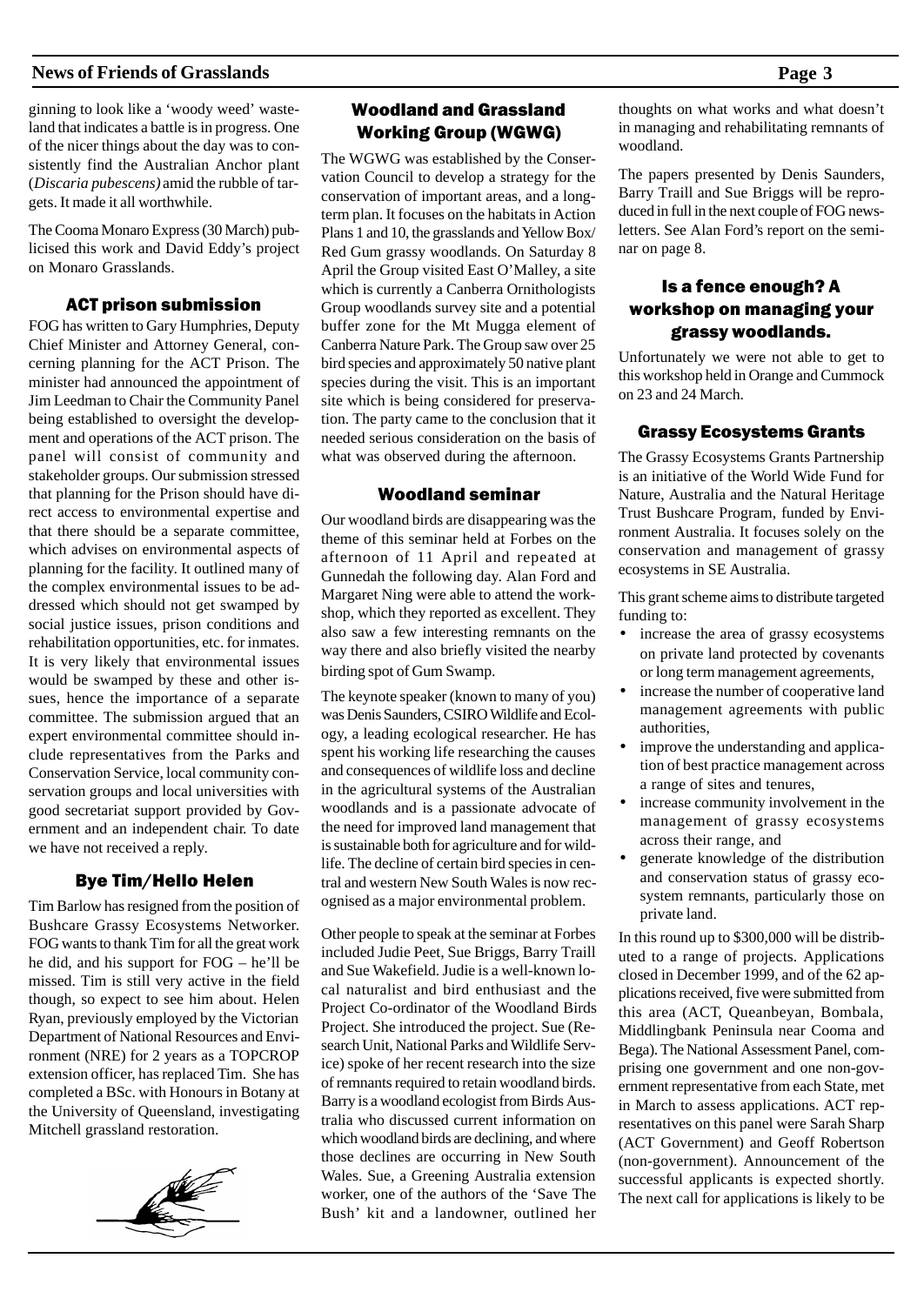in August 2000. For further information on the grants scheme contact Vanessa Craigie, or Pip Walsh at WWF (02) 9281 5515.

#### Results of Cooma Survey

Our November 1999 Newsletter (p2) mentioned FOG's participation in a survey

for the Grassland Earless Dragon and the Striped Legless Lizard at the Cooma Tip. We have now received a copy of James Dawson's report and wish to reaffirm that the site is likely to be reserved.

### Native display garden

On 2 April, Andrew Paget's planting bee at the University of Canberra faced the threat of rain from the outset. In spite of this, a handful of hardy souls responded to the call and several hundred plants were planted by the end of the day. Follow up rain a few days later was a very fortuitous development.

#### Gudgenby Breakfast in the Bush

On 6 April, a large crowd turned out to celebrate the completion of Stage 1 of the Gudgenby Bush Revegetation Project in Namadgi National Park. This was a Parkcare promotional event. Stage 1 involved the planting of native plants at a part of an area that had previously contained a badlylocated pine plantation. Everyone wandered around the site noting special features such as the experimental 'exclosure' designed specifically to exclude damaging grazing from a part of the area. Following brief speeches by the Minister for Urban Services, Brendan Smyth (who had personally contributed to an earlier stage of the project), and Eleanor Stodart, of the National Parks Association, a celebratory breakfast was prepared for everyone by ACT Parks and Conservation Service employees.

#### **Conder 9/Banks 3 Estate**

FOG put in a submission to the Department of Urban Services on the proposed Conder 9/Banks 3 Estate, Draft Development Control Plan. The main tenor of the submission was to stress the importance of the Conder 9 grassland reserve adjacent to the development, the importance of not disturbing the site during development, and the need for a 6-10 meter buffer zone between any

to do something about it, they talk about being allowed to manage their land however they choose. However, I suspect that this response is a certain amount of bravado. The real problem is that these people are not familiar with methods of control and feel they cannot ask for help



The Master at work. **Photo:** Rosemary Blemmings

development and the grassland reserve.

#### National Strategy for ST

During March, FOG made a submission on the Draft National Strategy for Serrated Tussock (ST). The submission mentioned the experience of FOG members with ST and its broad support for the draft paper, which provided a useful description of the problem and issues involved. Nevertheless we expressed concern that some land managers are negligent and there is an urgent need to encourage relevant local authorities and community groups to take stronger action against recalcitrant offenders. It supported the views expressed in a private submission by Geoff Robertson. Geoff's submission outlined his experience with ST at his property and the need for vigilance. His comments on other landowners are of interest.

"Some of the other landowners, particularly traditional farmers, are equally conscientious when it comes to ST. However a few (often not traditional farmers) are not, and are a source of constant seed. When asked

ing. Both officials and community groups should be encouraged to police outbreaks of ST."

#### Brooks Hill Stroll

Sunday 9 April was a sunny morning for the approximately 25 people who turned up to visit Brooks Hill (BH) Reserve. A description of this 71 hectare remnant, which covers a number of vegetation sites (including a grassland community) appeared in the last newsletter and won't be repeated here. Both bird and plant enthusiasts were well rewarded. Apart from the sheer enjoyment of a pleasant stroll in such a wonderful environment with people with a diverse interest in cultural and natural history, we were impressed with the documentation provided to us. The BH Trust has produced a wonderful pamphlet which explains the many points of interest (which are physically signposted at the site) and a very informative management plan. Both provide excellent models for those responsible for grassland sites.

or pay someone to assist. I also know from anecdotal evidence that the authorities feel they cannot push the issue too much. The Australian community should try some new carrot and stick approaches. For example, I think that penalties could be introduced for offenders and the punishment could be a mixture of training in the use of poisons, drawing up management plans, and community service in spray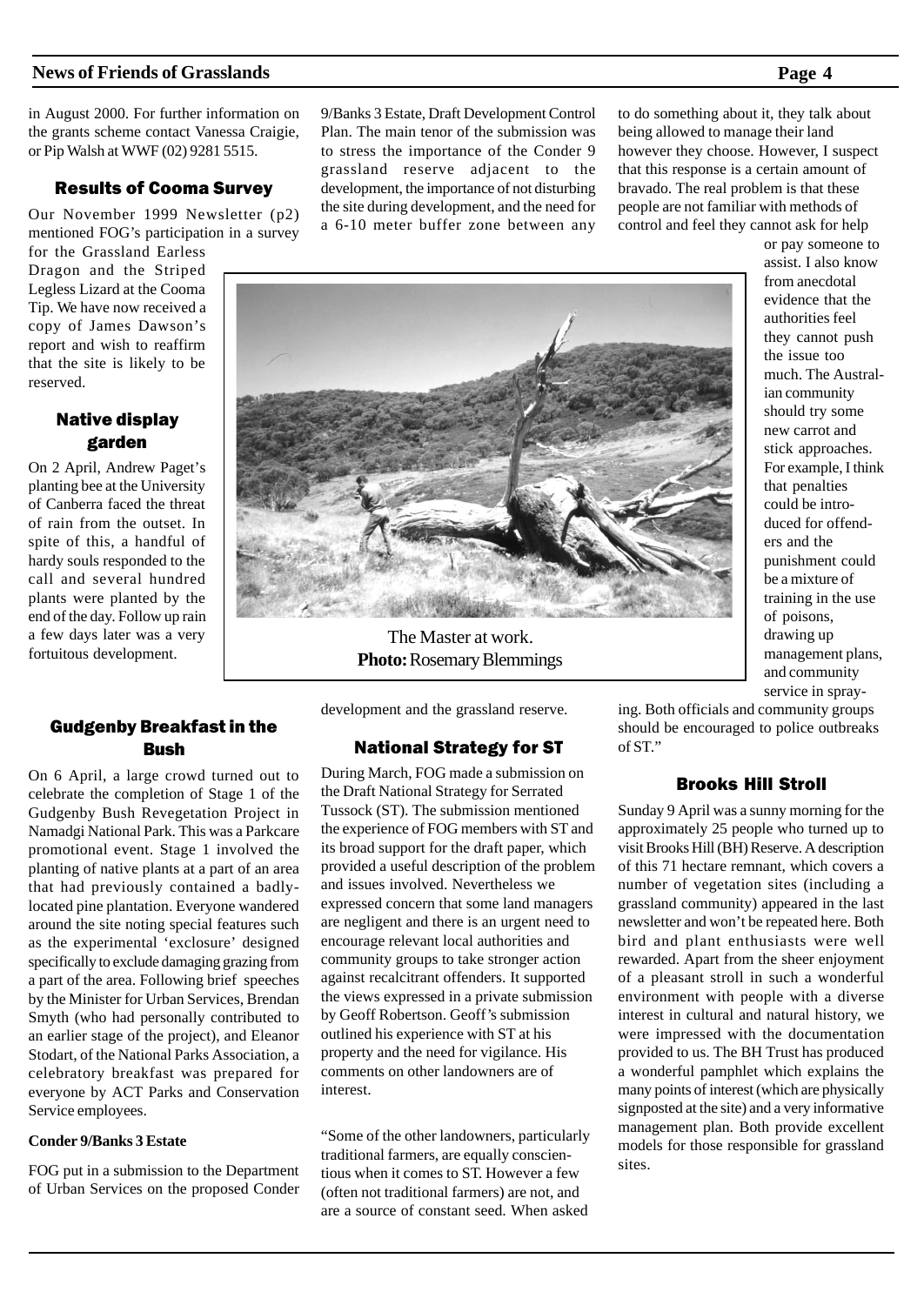*Sam Leone*

*(This article was first published in the Canberra Times' Panorama section on 30 October 1999. We intend it to be the first of many articles on the subject of salinity, as this serious issue has many implications for the future of our grassy ecosystems.)*

In his 1982 book "Australia's Greatest River" Sydney author John Larkins quotes a Murray local on the theory that, from the earliest of times, inevitable salting has doomed all irrigation schemes to self-destruction.

He mentions examples such as Mesopotamia in the 13th Century BC and the Punjab in the 1960s.

How valid the theory is might be debatable, but a major audit of salinity published last week confirms that Australia's food bowl, the Murray-Darling Basin, is clearly heading for such self-destruction. And not just in its irrigation areas.

In fact, most of the threat now is coming from dryland areas - which make up more than 90 per cent of the Basin.

The Murray-Darling Basin Commission report warns that unless we make major changes to the way we use land and water in the area, we face dire consequences.

We've known this in a general way for more than 30 years and in a more detailed way for at least 10.

The new stark information is that the trends for the future actually are worse than we thought.

The main source of the problem, salt, is rapidly spreading from irrigation areas to dryland areas and most of it will not get flushed out through rivers and streams. It will stay in the land.

And if you think you're safe in the city, think again. The salt problem, like the country mouse, is moving to town.

There are even signs that the problem, transformed into acidic soil, has inched right up to Sydney's doorstep western suburbs.

It is now well known that rising saline water tables under roads, buildings and other concrete structures cause extensive damage. One of the earliest recorded impacts of dryland salinity was the loss of local water supplies for steam trains.

The average life of a road on well drained soil is four times that of one whose base is waterlogged and salinised. The sulphates in saline groundwater quickly destroy the strength of older concrete structures, especially those without adequate damp-coursing, mortar and bricks are eroded.

There are many towns and cities across the Murray-Darling Basin where house foundations are decaying and it is no longer possible to grow fruit trees and maintain lawns and gardens.

Older plumbing is corroding, septic systems are becoming ineffective, cellars need regular pumping, and even cemeteries may have to be moved.

Water tables near the surface can increase the risk of flooding as the landscape loses it ability to absorb more water.

The cost to ecosystems is also high. The Murray–Darling Basin's significant biodiversity of plants and animals (freshwater and terrestrial) and ecosystems is generally unable to cope with the increases in salt. The effects are compounded by the highly fragmented natural environment in the Basin.

At the audit launch, federal Environment Minister Robert Hill, agreed it was Australia's "most serious environmental problem".

His colleague Warren Truss, chairman of the Murray-Darling Basin Commission and federal Minister for Agriculture, Fisheries and Forestry, emphasised the national importance of the Basin.

"The Basin represents one-seventh of our continent, most of it comparatively low-lying where drainage issues are naturally going to be a matter of concern," he said. "Its gross production amounts to \$20 billion and it produces 40 per cent of Australia's entire agricultural wealth."

Nearly the whole of inland south-eastern Australia is part of the Murray-Darling Basin. It is an area 1,450 kilometres long and 1,000 kilometres wide stretching from Victoria and South Australia in the south through New South Wales and the ACT to Queensland in the north.

It's home to 1.9 million people, over half of whom live in small country towns and on farms.

The salt problem goes back to the 1870s when Europeans began clearing the bush, removing (since then) millions of native trees and replacing them with imported crops which needed large-scale irrigation to survive.

Since the deep-rooted native trees and plants were cleared, more rain water has seeped into the ground and down into the natural reservoirs or "aquifers". This has caused the underground watertables to rise, bringing with them naturally occurring salts which have built up over geological time.

Irrigation water, often much more than crops can use, also seeps down making the situation worse. Crops and pastures are badly affected when the watertables are within two metres of the surface.

This change to the landscape, along with over-watering of town gardens and lawns has, in the words of the audit authors, "unleashed a hydrological disequilibrium that brings this vast salt store to the land surface and increases its seepage to river systems."

As people divert water for irrigation, urban and industrial uses, the flow of rivers and streams slows down and the concentration of salt rises.

As information for the audit was collected from differing state systems (and with little data from some areas), the Commission asked the CSIRO Cooperative Research Centre for Catchment Hydrology to independently assess the methodology and findings.

In addition, the Basin's four State governments commissioned salt loads studies to bring together field data and other information for their jurisdictions. CSIRO Land and Water produced a companion report to the audit on the "Effectiveness of Current Farming Systems in the control of Dryland Salinity" launched with the audit.

So what exactly did all this reviewing and investigating uncover? Much of the information is very technical, but points to the inescapable fact that "business as usual" is out of the question - in fact a suicide option.

For example, average salinity at Morgan in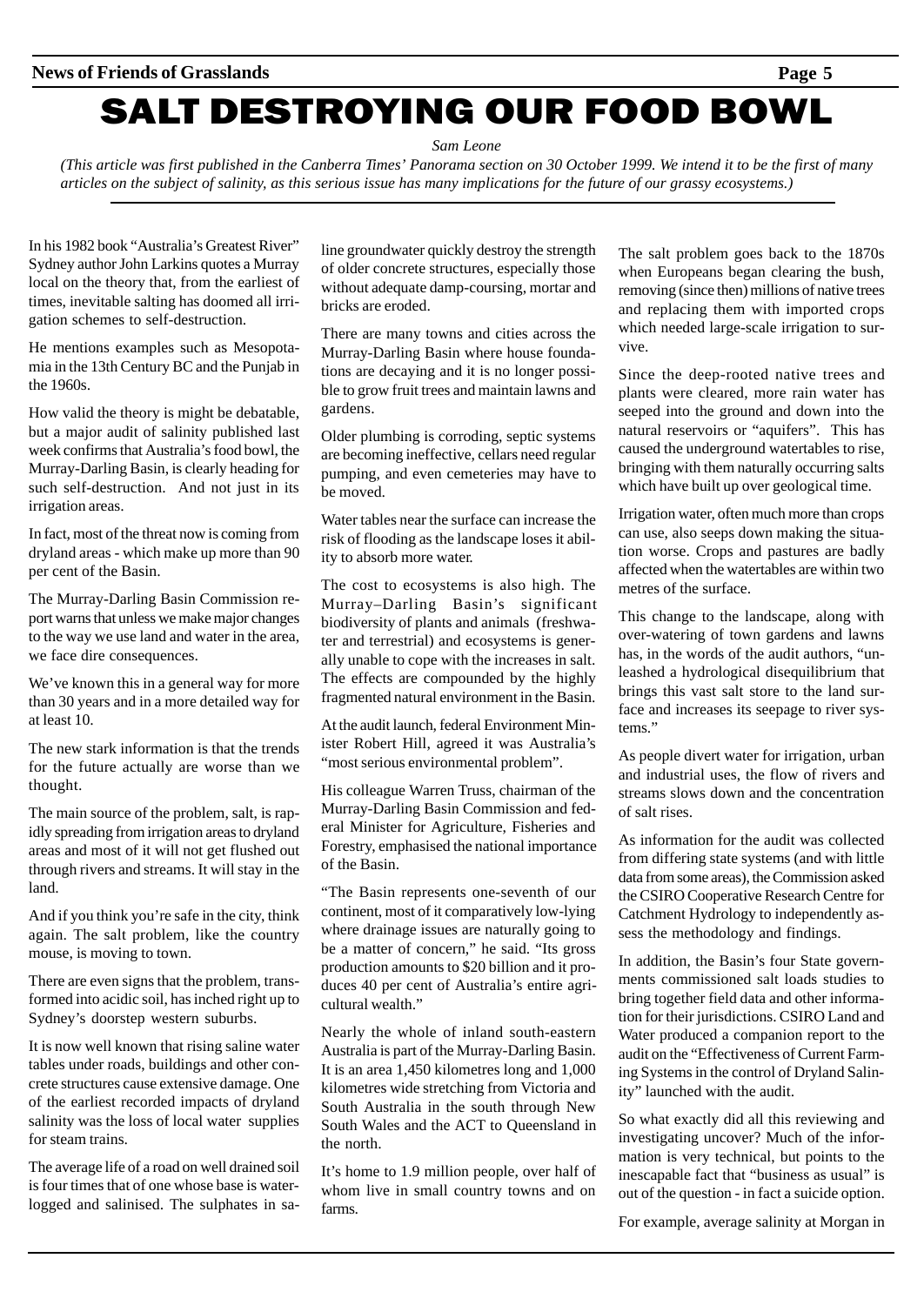South Australia will exceed the World Health Organization recommended maximum drinking water salt concentration of 800 EC in 50 years' time.

A feature of the audit is the amount of information it produced for each area of the Basin. Again, much of it is technical but overall, it paints a stark picture of what is happening in the Basin and what could happen in the future.

The dryland part of the Basin, particularly the Mallee region of South Australia and Victoria, will be a dominant source of extra salt. In zone from Swan Hill to the South Australian border (taking in parts of South Australia, Victoria and New South Wales), the current estimates are that Victoria contributes an estimated 190,000 tonnes of salt a year, while 90,000 tonnes a year comes from New South Wales. Victorian's contribution could increase by another 110,000 tonnes a year by 2050.

The Avoca and Loddon Rivers of Victoria already have high salinities. Some tertiary streams (not included in the audit) feeding these rivers are experiencing even higher salinities.

The Murrumbidgee has very high salt loads (around 400,000 tonnes per year at Wagga Wagga), but the river's strong flow moderates its salinity. The prediction is that the Murrumbidgee's salinity at its junction with the River Murray will increase from 250 EC currently to an average of 315 EC in 2020 and 403 EC in 2100.

"Quite large populations, including Canberra and Wagga Wagga, rely on river supplies and aquifers in close connection to the river. However, as the 800 EC threshold will not be exceeded in any but some smaller tributaries, urban water supplies can be regarded as safe into the future, " the report says.

In NSW's Lachlan River catchment area, the study predicts salt will more than double in 100 years, generating increases which could seriously affect drinking water, the environment, agriculture and urban infrastructure.

In the Macquarie River valley, which includes the Bogan River, groundwater-driven rates of salt load are high, with loads in the rivers expected to double in 20 years and increase by more than three times by 2100.

The study estimates the end-of-valley salinity for the Macquarie to rise from the current 620 EC to salinity loads which will see water quality deteriorate below safe levels for town water supply, irrigation and wetland ecosystem health.

Twelve urban centres with a combined population of 65,000 use water from rivers and creeks within the valley. This includes Dubbo, with a population of 34,500.

In NSW's Castlereagh River area, groundwater trends indicate moderate rates of change with dryland salinity not yet widespread. But the area will experience a doubling of salt in the landscape (some of it exported to the river) over the next 100 years.

Levels at the end of the valley will rise to 760 EC in 2020, and to the destructive levels of 1,100 EC in 2050 and 1,220 EC in 2100.

Current average salinities for the Namoi River are 680 EC at the end of the system and 630 EC at Boggabri.

Estimates show a more than doubling of the salt export from the valley over the coming 100 years. River salinity at the end of the valley will rise from 680 EC now to 1,050 EC in 20 years, 1,280 EC in 50 years and 1,550 EC by 2100.

Five towns with a total population of 49,900, including Tamworth with a population of more than 35,000, draw their water supply from the river and tributaries. Another six towns draw their water from alluvial bores potentially influenced by the groundwater changes which are now occurring.

In Queensland, there are indications of a steady rise in groundwater levels. When they eventually intersect with stream beds, they will cause rapid rises in water salinity. But salinity levels should then stabilise.

Three river valleys in the Queensland section of the Basin were assessed in the audit. The current average river salinity for the Warrego River is 210 EC units. Salinity levels are predicted to rise to 1260 EC units by the year 2020.

The estimated current average salinity for the Condamine– Balonne rivers is 210 EC with an estimated sharp rise in salinity by the year 2020. End-of-valley river salinity is predicted to rise to 1040 EC by 2020 and remain at this level over the next 70 years.

The Border Rivers catchment, which includes the Severn, Dumaresq, Macintyre and Barwon rivers downstream to Mungindi, indicative predictions are that salinity levels will rise to 1010 EC by the year 2020.

Currently, of the 5.1 million tonnes of salt now mobilised annually as a result of becoming dissolved and carried by rising groundwater, about 3 million tonnes is dumped in the landscape.

The other two million tonnes enters streams and eventually leaves the Basin via the river Murray. By 2050 the salt mobilised will reach 8.3 million tonnes with 3.3 million tonnes of that figure being exported to the rivers.

This will rise to 3.8 million tonnes per year by 2100. The other 5 million tonnes of salt mobilised per year will be redeposited elsewhere in the landscape.

The problem is stark. So, where do we go from here and are there any solutions?

The history of cleaning up the Basin has really been a story of trying to find a consensus between widely differing groups with often different interests at stake. While some of these differences still exit, there is no doubt that an awareness of common concern has emerged over the past few years. Even Queensland is taking the issues seriously.

The Commission makes no secret of the fact that, rather than go outright to a full strategy and action plan, this audit was necessary to pave the way for widespread public consultation and consensus.

A Basin Salinity Management Strategy will be delivered by June next year. But it will be a document that the commission is determined will be the result of a public "knowledge driven" process.

It will need to be because all parties agree that tough action will be called for. Farmers and their organisations are anxious not to be seen as the main culprits and point to the huge amount of cooperation they have made over the past few years. They are calling for an end to recriminations.

Others point to the success of capping the amount of water taken from the rivers and more than a decade of the Landcare movement. Millions of trees are being planted, but some say we could do with many more millions.

However, the audit says "there is no indication yet that Landcare and other natural resource management programs have altered the 'business as usual' trend lines for rising salinity across the Basin predicted by the audit."

The audit says the Salinity and Drainage Scheme (introduced in 1988) has gained us a 20-year reprieve against rising salinity in the lower Murray and will be extended over the whole Basin.

"The key current feature of the Strategy is that States are accountable for actions that impact on salinity and there are incentives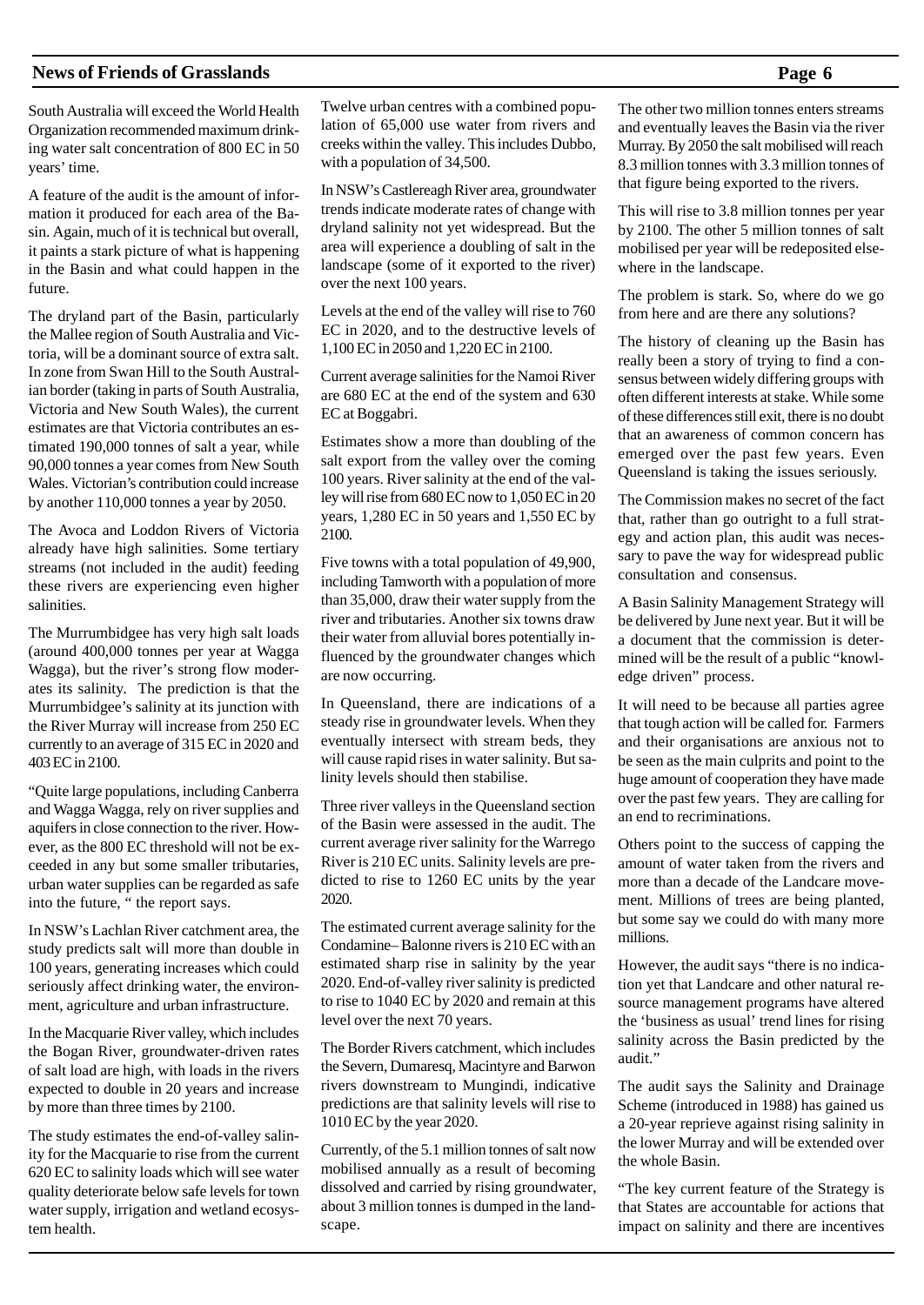to take measures to achieve a common, agreed target," the audit says.

"This approach could be applied to river valleys, beyond the River Murray 'main-stem', where 'end-of-valley' targets would be established. Integration of river valley and Basin salinity outcomes would be essential.

"Clearly, broad-scale land use change has to be considered if there is to be salinity control that reduces the predicted deterioration."

The audit clearly identifies the severity and scale of the threat, but we'll need to wait for the draft Basin Salinity Management Strategy in June next year for solution details.

 How much will it cost? We won't know for sure until the final strategy is settled, but the cost of not doing more could rise could rise to as much as \$1 billion a year in 100 years.

The audit says current planning suggests a total investment of \$2.5 billion over the next three years is needed to tackle natural resource management, including salinity.

The federal Government's Bushcare program has put in \$375 million from the Natural Heritage fund and environment Minister Robert Hill suggested at the audit launch that the latest sell-off of Telstra was significant and beyond that he suggested we "watch this space."

Whatever the cost, success will hinge on the level of cooperation between the usual collection of suspects on a wide range of solution ideas - better application of planning principles, new principles of natural resources management, new drainage works, new water pricing policies, stricter environmental guidelines, changes to broad-scale land use, forestry and re-vegetation, developing new sustainable industries, help with rural adjustment and many, many more.

"We have the facts now. There are no excuses," says Tony Stacy, a member of the Murray-Darling Basin Community Advisory Committee and Chair of the Murrumbidgee Catchment Management Committee.

"Everybody can point to the audit and say 'there are the problems, we need to work together'. It is a powerfully unifying document."



#### SUCCESSFUL STIPA **CONFERENCE**

*Alan Ford*

"Better pastures naturally" was the title of the Stipa Native Grasses Association Conference held over two days (March 16-17) in Mudgee. The first day was devoted to papers concerning the use of native grasses in Australian agricultural production and the second was devoted to a site visit to a property north of Gulgong to look at the practical issues facing the reform of agriculture and how they were being approached on one station.

There were 15 papers on the first day, based on the themes; 'Our Versatile Native Pastures', 'Better Pastures Naturally' and 'Native Grasses in Practice'. Looming over this conference was the problem of salinity and possible solutions.

Wal Whalley from the University of New England started proceedings with an historical overview of native pasture research (and practice) on the slopes and tablelands of Australia. Whalley made the point at the outset that agricultural research did not really begin in Australia until the end of the 19th century and that pastoral industries were well established by that time and were almost completely based on the native herbaceous flora. He divided recent times into four periods. He pointed out that 1951-75, the third period, was the heyday of pasture improvement and that it finished with this system being questioned in many quarters. He indicated that knowledge of species and ecology expanded in the last period, 1976-2000, and has ended with increasing numbers of producers coming to realise that they are dealing with grassy ecosystems, of which grazing animals and managers are a part.

#### **Our Versatile Native Pastures**

This session commenced with the use of native grasses in mine rehabilitation and their role in salinity control. Peter Weston then spoke on his attempts on his property to encourage desirable native grasses back into areas where they have declined. Weston made the point that exotic species need regular maintenance, particularly the application of superphosphate. On the other hand, native species only require appropriate grazing management to maintain production. He indicated that the savings on inputs coupled with their value in grazing production has enhanced the importance of native grasses in his enterprise.

Donna Windsor concluded this session by stressing the importance of grassy box woodlands. She noted that these woodlands of the wheat sheep belt had been extensively cleared and modified by European farming practices. As a result, eucalypt dieback, dryland salinity and other forms of land degradation have become prevalent in many areas. In the Central Western region of NSW it has been estimated that hundreds of millions of trees will die within the next few decades if management practices are not changed. In recent years it has been recognised that native vegetation is crucial to the long term sustainability of the landscape. Donna concluded by arguing that appropriate management of native pastures will not only assist farm production and landscape revegetation but will assist in conserving other grassland species.

#### **Better Pastures Naturally**

This began with a paper on rehabilitation strategies, assisted regeneration and reconstruction and then turned to Nigel White's view of "as clean as we can make it"- a management regime that cuts out inputs, superphosphate and herbicide.

Christine Jones then spoke on grazing management for healthy soils. She pointed out that the roots of grasses form a mirror image of the tops. In general terms, the removal of leaf area through grazing results in root pruning, while resting from grazing enables root strengthening. Continuous root pruning reduces root biomass, slows nutrient recycling, exhausts plant reserves and ultimately causes plant death. The grazing process therefore needs to be carefully managed to stimulate the growth of new leaves and to provide sloughed roots as food for soil biota. She called for the introduction of biodiversity credits to help.

Peter Simpson then provided a stimulating talk on options for pastures on the steeper country of the Central and Southern tablelands before Darryl Cluff and Col Seis talked on growing annual crops with native pastures. Pasture cropping is a new farming concept that allows grazing and cropping enterprises to be combined in such a way as to optimise agricultural productivity from the available rainfall.

#### **Native Grasses in Practice**

Tim Wright began this session by talking about the effect of the introduction of what he calls planned cell grazing on his property, "Lana". He attributed increased productivity in the grazing cells to enhanced soil, plant and animal nutrition as a result of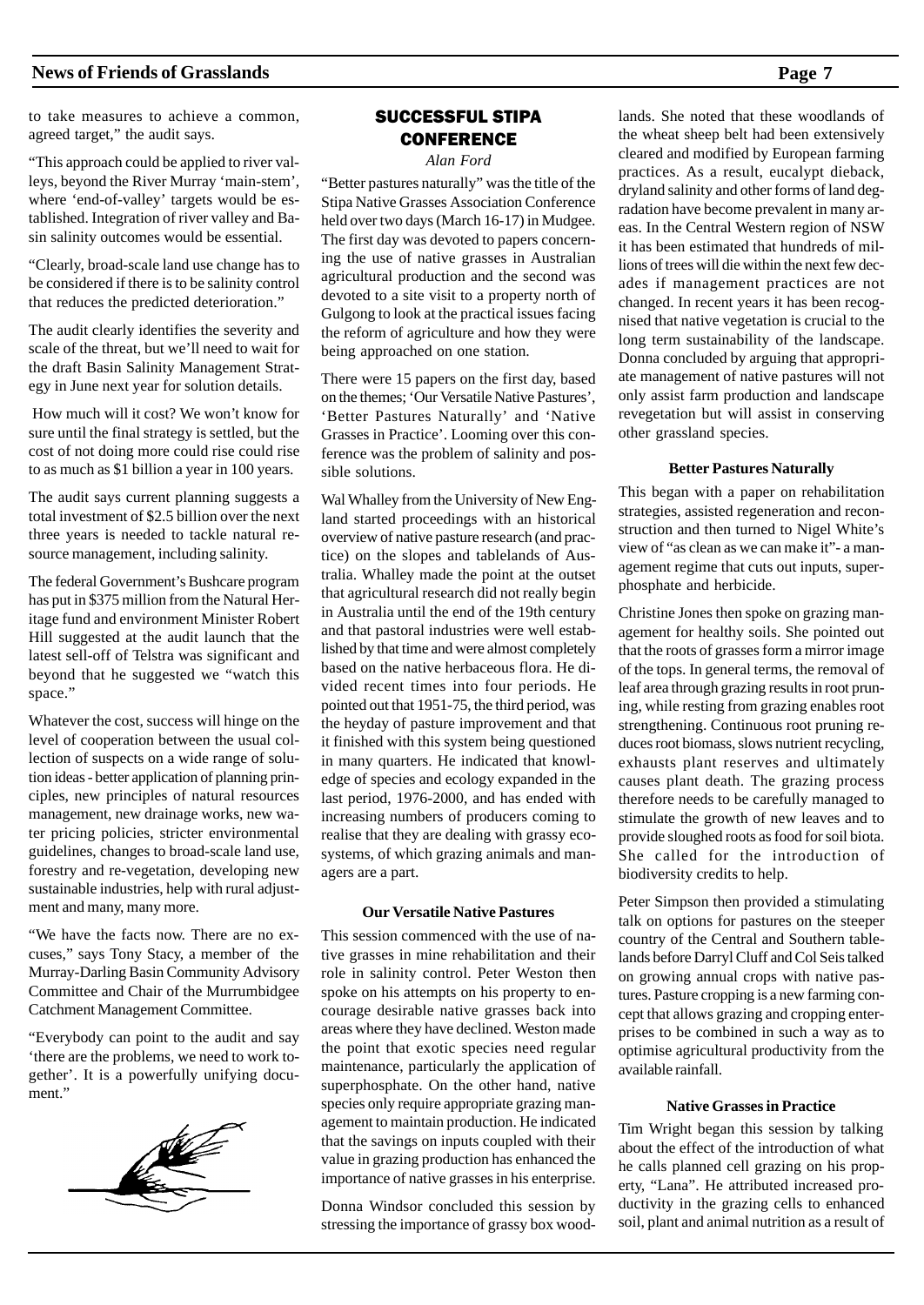greater effectiveness of the water and mineral cycles, which in turn have improved biodiversity and plant community dynamics. He said that the diversity of native grasses and legumes on "Lana" enable year-round livestock production. The native grasses have proved particularly important during dry seasons.

The session then covered the Native Vegetation Conser-

vation Act and the harvesting and production of native grass seed.

#### **Winona**

On the second day the conference proceeded to the Seis property, "Winona", north of Gulgong, to look at the methods one family is using to maintain productive capacity. What Col Seis calls pulse grazing is used to manage both the livestock and vegetation in 15 paddocks on the northern half of "Winona". The plan takes acThe situation being addressed is the decline of a group of woodland birds and the loss of most of the original woodlands from the sheep/ wheat belt of NSW. Speakers discussed the loss of habitat and its effect on birds and other wildlife, land management practices, rehabilitation, and the ecology of woodlands.

The local director of the NSW NPWS, Terry Korn, began proceedings by pointing out that changes in the hydrological cycle. These factors lead to the disappearance of species or to a change in species pattern as well as having a potential effect on ecological processes such as nutrient cycling. He sought integrated landscape management on an ecological basis with knowledge of what each remnant contributes to the ecological whole. He concluded by referring to "designer landscapes".

> He was followed by Barry Traill from Birds Australia, who commenced by outlining the changes in the landscape since European settlement through three phases: initial pastoral settlement; agricultural development; and intensification. He then proceeded to speak about the extinction process for birds, listing species found to be declining in NSW woodlands. He pointed out that in some

count of paddock size, species composition, seedset, cropping plans, animal requirements and other issues as they arise. We were also shown the salinity-affected areas of the property and the efforts being made to encourage the use of native pastures in salinity management.

We had to leave at this point and were not able to participate in the afternoon program.

### WOODLAND BIRDS SEMINAR - FORBES

*Alan Ford*

Two FOG members attended this seminar in Forbes on Tuesday 11 April, which was organised as part of the Birds Australia/NSW NPWS Woodland Birds Project.

vegetation clearance was still going on and that we are still in tree deficit as a result of clearing.

Denis Saunders from CSIRO, a major speaker at the seminar, began with biological diversity as the variety of all life forms, pointing out that its importance was the provision of critical ecosystem services. He stressed the need to protect what we have left. Dr Saunders argued that the removal of native vegetation on a broad scale leads to a collection of fragmented vegetation patches in a matrix of different vegetation and/or land uses. He examined the ecological consequences of this reduction and fragmentation of native vegetation. He referred to higher temperatures resulting from increases in solar radiation, changes in the pattern of wind flow and major

cases the species are still widespread but there is increasing evidence of rapid declines in these and possibly other species. Some have gone or are now extinct in part of their former range. He spoke in terms of extinctions occurring years after clearing ceases in the district, small blocks of woodland not supporting some birds, woodlands are not the same and he mentioned the well known fact that some species do survive well in most agricultural landscapes, giving the Galah as one example.

Sue Briggs then spoke on the development of guidelines for vegetation management in the Central Lachlan Catchment. The guidelines are being prepared to assist Landcare groups and others to revegetate and manage remnants of woodland vegetation for



Another great FOG display at ACT ALIVE! **Photo:** Jane Horniblow ACT Parks and Conservation Service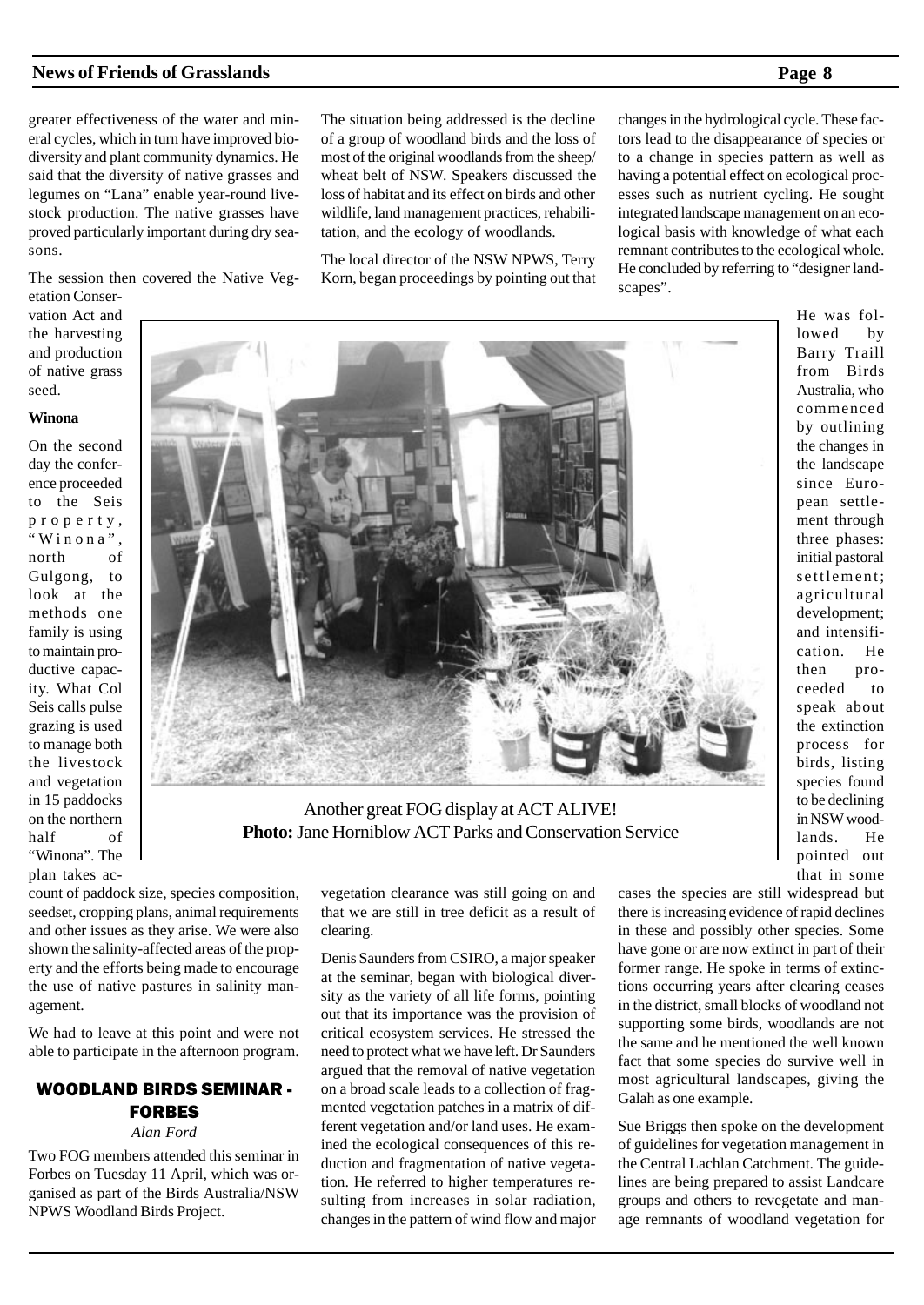wildlife, to answer how big should a patch of revegetation be, what characteristics of remnants determine their value as habitat for wildlife and how should revegetated areas and woodland remnants be managed to conserve biodiversity. The guidelines will address issues such as remnant area, the importance of the understorey - she indicated that except where the understorey was naturally grass (eg, most whitebox woodlands), all revegetated areas should include shrubs, and connectivity of vegetation.

The seminar concluded with Sue Wakefield talking on keeping the farm, the woodland and the bush. She wanted people to hang on to what they've got, to manage native pastures on a rotational basis and consider their potential as a seed source and look after the watercourses. The management of a landscape requires the preparation of a whole farm plan - a vegetation management plan, the integration of roadside vegetation and Travelling Stock Reserves into farm plans, the use of local species, the incorporation of all layers of original vegetation into planning and the constant monitoring of all that is done in implementing a plan.

#### WEB SITE DEVELOPMENT

#### *Geoff Robertson*

FOG has changed its web site address. Why don't you check it out <http:// www.geocities.com/fog\_act>? If you don't know how to get into a site or don't have access ask a friend to show you. This change is a simpler address as recommended at our last AGM and it is better structured than previously, thanks to Paul Hodgkinson (FOG Web Master). What do you think of the LOGO? However, you will see that we have the shell and not the content. WE NEED HELP. If you have any suggestions please contact Paul at able@aucom.com.au or me (address details back page).

We are thinking of establishing a group to manage the site. If interested contact Paul or me. There is a lot to do, e.g. contributing to the content, but you can do this from home. We are thinking of the following for content:

COVER PAGE - this will introduce FOG and be a gateway for the site.

PROGRAM – this would show all program activities for 2000, and give a good picture of what we do.

NEWSLETTER: this would say how people can subscribe to the newsletter, and would contain a copy of the latest newsletter. IMPORTANT MESSAGES: things we are promoting.

GRASSLAND OF THE MONTH: this would be a photo of a grassland site and some text. PLANT OF THE MONTH: this would be a picture and some text.

INSECT OF THE MONTH: picture and text REPTILE OF THE MONTH: picture and text HOW TO CONTACT US: this needs some further thought.

BOOKS: Book cover (e.g. Grassland Flora) and text.

#### THE ISLANDS IN THE PLAINS

*(with apologies to Ian Fraser) Alan Ford*

On 24-26 March three FOG members travelled to Bright in Victoria, where one of our committee members, Michael Treanor, had organised a program which took us from the Victorian Alps to two remnant forest areas on the plains (Killawarra State Forest and Chiltern National Park).

The alpine areas were a combination of dry foothill forests, tall wet mountain forests, snow gum woodlands, alpine heathlands and sphagnum bogs. Some of the plants, like the Buffalo Sallow Wattle, which we saw, are found nowhere else.

Being FOG, we headed for the isolated granite plateau that is the Mt Buffalo National Park as the first stop. We attempted two of the short walks, the Horn Track, which takes you to the highest point of Mt Buffalo, at 1723m, and Dicksons Falls Nature Walk . I say 'attempted' as two members of the party became intrigued by the plants before they got very far. The result was an impressive tally of species on the two walks, including masses of Alpine Gentians (*Chionogentias muelleriana)*, numerous Yam Daisies (*Microseris lanceolata)*, *Bracteantha sp,* Alpine Podolepis *(Podolepis robusta),* Alpine Hovea *(Hovea montana)* and the usual set of 'impossibles', Snow Daisies (Celmisia*), Craspedia* and Woodrush (*Luzula* sp.).

On the Saturday afternoon we headed for the Bogong High Plains in the Alpine National Park. We quickly found over 40 species in these high plains including Native Carraways (*Oreomyrrhis pulvinifica, O. eriopoda),* Tree Violet *(Hymenanthera dentata),* Twin-flowered Knawl *(Scleranthus biflorus),* Mountain Celery *(Aciphylla glacialis),* Daisy Bush *(Olearia sp.),* Yellow Kunzea *(Kunzea muelleri*) and Candle Heath *(Richea continentis).* There were some differences in the flora of the two areas, but perhaps we were just looking in the wrong places. However, you need to take into account that part of the Plains is still subject to grazing. They were

actually moving cattle around in one area while we were there. A stunning visual example of the effect that grazing has had over the years is available from the contrast provided by the 'exclusion plots' put in place by Maisie Fawcett in the 1940s.

Sunday was quite a contrast. We first visited a small remnant woodland roadside site at Gapsted, which contained about 15 species, including Kangaroo Grass (*Themeda triandra),* Redanther Wallaby Grass *(Joycea pallida)* and a *Platylobium.* From there we travelled to Killawarra State Forest, which is outside Wangaratta. This magnificent ironbark forest has a reasonable understorey and a wildflower walk which must be a real treat in spring, with a wide range of orchids among the other flora. This was followed by another roadside remnant near Beechworth; about 15 species, Yellow Rush Lily *(Tricoryne elatior)* and Purple Wiregrass (*Aristida ramosa)* being notable. The weekend concluded with a brief visit to Chiltern National Park. This little box remnant is well worth a visit. Thanks to Michael for organising a superb weekend.

#### MOUNT PAINTER VEGETATION PLAN

#### *Margaret Ning*

*The Mount Painter Vegetation Plan: The Application of Environmental Planning to Parkcare Projects* was the title of a seminar I attended on 15 March. Sponsored by the Environment Institute of Australia, the seminar was presented by David Hogg, an Environmental Consultant who coordinated the plan.

Mount Painter is the bare hill behind Black Mountain near Cook, and Canberra Nature Park (CNP) would like natural vegetation to be established there. A Natural Heritage Trust grant was secured to achieve this.

David outlined the three questions relating to such planning: where are we now; where do we want to be; and how do we get there?

*Where are we now?* David conceded it is difficult to know what Mount Painter was like originally as there are no old photos, but he speculated it was possibly open woodland which was cleared in the 1870s.

*Where do we want to be?* The main issues to consider in such an exercise are: species composition, tree density and distribution, fire protection, weed control and habitat continuity.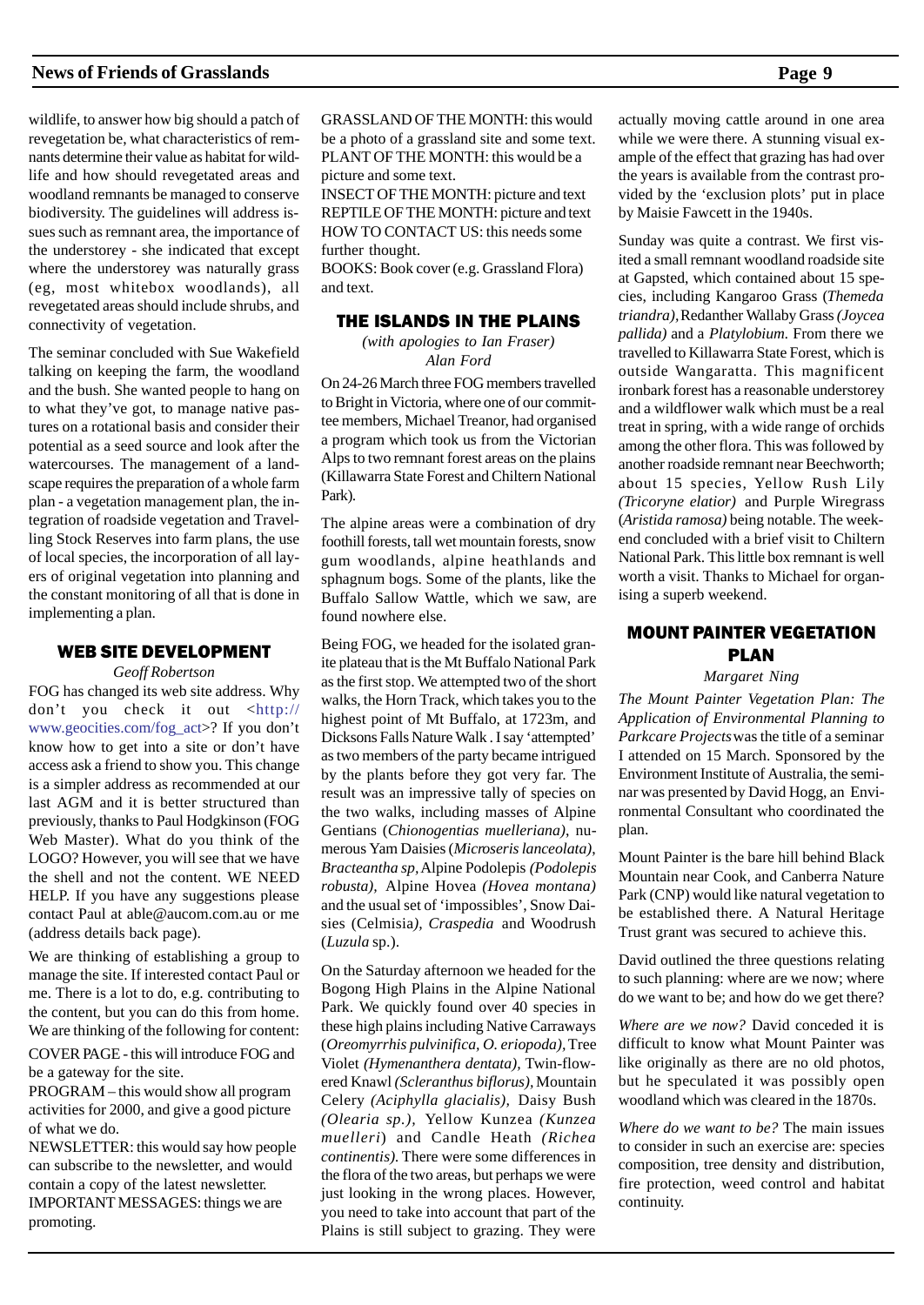After considering the issues, a decision was made to keep the top of the hill open for the views; similarly the backs of the houses were to be kept clear for fire control; habitat considerations included provision for pockets of birds in a wildflower triangle that exists there (Greening Australia's Vegetation Investment Project, written up in FOG's Jan-Feb 2000 newsletter, influenced this); and the tree species to be tried would include *Eucalyptus rossii, E. mannifera* and *E. polyanthemos*.

*How do we get there?* The elements of a plan include the physical dimension, the time dimension, the financial component, and the human component.

A couple of the issues arising included the preference for local seed, but with the consideration that the Eucs may be uncooperative as it may be years before some species seed, and whether to plant in spring or autumn.

Question time included a question on the managing of existing grasses with fire. David believes native grasses will find their way back where they already existed, though there may be some basis for the use of fire where no natives exist. He stressed that as fire is labour intensive, it requires certain skills, and is quite a demand on CNP's resources. Another question was concerned with the proposed density of the tree planting, and David believes that even if every tree planted on Mt Painter survived it would still only be one-fifth of the density of replanting on the nearby Pinnacle.

#### NEWSLETTERS RECEIVED

#### *Naarilla Hirsch*

*Grass Clippings* unfortunately reports damage to some grassland sites along railway lines and roadsides in Victoria. Moves are underway to try and prevent further damage.

*Native Grass, South Australia* (the journal of the Native Grass Resources Group) contains articles on "The sex life of grasses" (RDB Whalley) and "Experiments on the germination requirements of *Aristida behriana*" (Vicki Smith). The first article describes the different types of reproduction found in grasses. Dioecious grasses have male and female floral organs produced by separate individuals; there are only four species of dioecious grasses native to Australia. Monoecious grasses produce separate male and female flowers on the same plant, so seed can be produced by a single plant if there are no plants of the same species around (although some have self-incompatibility mechanisms). Apomixis or agamospermy is the production of viable seeds in plants without fertilisation, or "seeds without sex". The result is highly uniform offspring and is common among Australian grasses. If a species evolves a well balanced sexual and apomictic breeding system, it can minimise the high cost of sexual reproduction but retain a degree of



*Dioris dendrobioides* at Condor. **Photo:** Michael Bedingfield

variation to cope with different conditions. Most grass species are hermaphrodite, ie. they produce both male and female parts. Predominantly self fertilisation occurs in a number of grasses (e.g. Wallaby Grasses (*Danthonia* spp) and Weeping Grass (*Microlaena stipoides*)) because the pollen is shed inside the floret before it opens. The article concludes that the ideal mix seems to be about 10-15% of outcrossing and about 85-90% of selfing or asexual (apomictic) reproduction. This combines the advantages of both modes: sexual reproduction giving a wide range of offspring capable of exploiting variable environments, and selfing or asexual reproduction giving large numbers of offspring capable of exploiting environments that are uniform over time and space.

Don't forget that you can contact Margaret if you want to have a look at any of the newsletters discussed in this column.

#### FOG NEEDS YOUR HELP

Can you help with any of the following? If so please contact Margaret Ning. This is the second time we have published this and from the response last time we now have the nucleus of a newsletter collation group and an offer to look after FOG's grass display specimens. Thanks to those who responded.

- Fold, label, and dispatch newsletter
- Post out papers from workshops, etc. • Set up the FOG photo album and prepare other materials for display
- Publicity: place ads for FOG in Fridge Door and other media. If really keen, organise publicity and information for media
- File statistical returns
- Organise FOG promotions at ACT Alive, World Environment Day, Tidbinbilla
- Be FOG's representative at the Conservation Council
- Visit sites and identify plants
- Built up documentation about sites visited
- Organise a particular activity

We also have a spare committee position for someone who would like to get a little more involved.

#### Volunteer Wanted For Environmental Education Centre!

Will Inveen at Mugga-Mugga Environmental Education Centre is looking for a volunteer to work a day or two a week. Duties will involve manual tasks around the property, weed control (chipping and spraying) and depending on experience, helping with development and delivery of Environmental Education programs. Phone Will on 6239 5607 or 0419 292 295 if you are interested in taking up this position or know somebody who may be interested.

# **ADVERTISEMENT** Warren Ganter's Horticultural Services

Supplying locally-collected native seeds and locally-grown seedlings, plus a planting service (plants supplied and planted).

> Phone: 02 6257 6630 or 0418 641 306